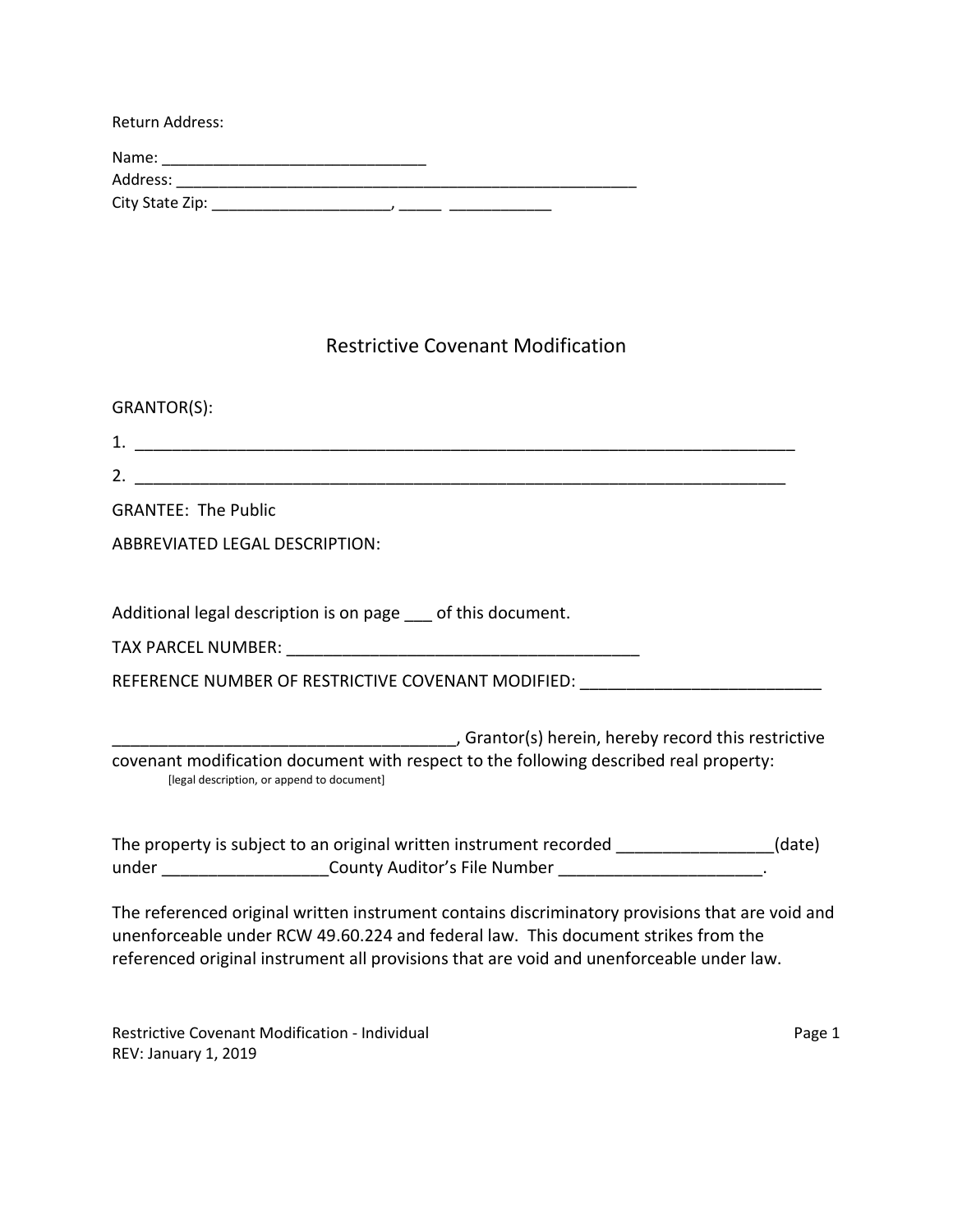This document affects only the portion of the original written instrument that is void pursuant to RCW 49.60.224.

The effective date of this document is the same as the effective date of the original written instrument.

|                                                                          | (grantor)                                                                                    |
|--------------------------------------------------------------------------|----------------------------------------------------------------------------------------------|
|                                                                          | (grantor)                                                                                    |
| <b>STATE OF</b>                                                          |                                                                                              |
| SS.<br><b>COUNTY OF</b>                                                  |                                                                                              |
|                                                                          | I certify that I know or have satisfactory evidence that                                     |
|                                                                          |                                                                                              |
|                                                                          | said person(s) acknowledged that _____ signed this instrument and acknowledged it to be free |
| and voluntary act for the uses and purposes mentioned in this instrument |                                                                                              |
| Dated:                                                                   |                                                                                              |

Notary name printed or typed: Notary Public in and for the State of Residing at My appointment expires:

Restrictive Covenant Modification - Individual **Page 2** Page 2 REV: January 1, 2019